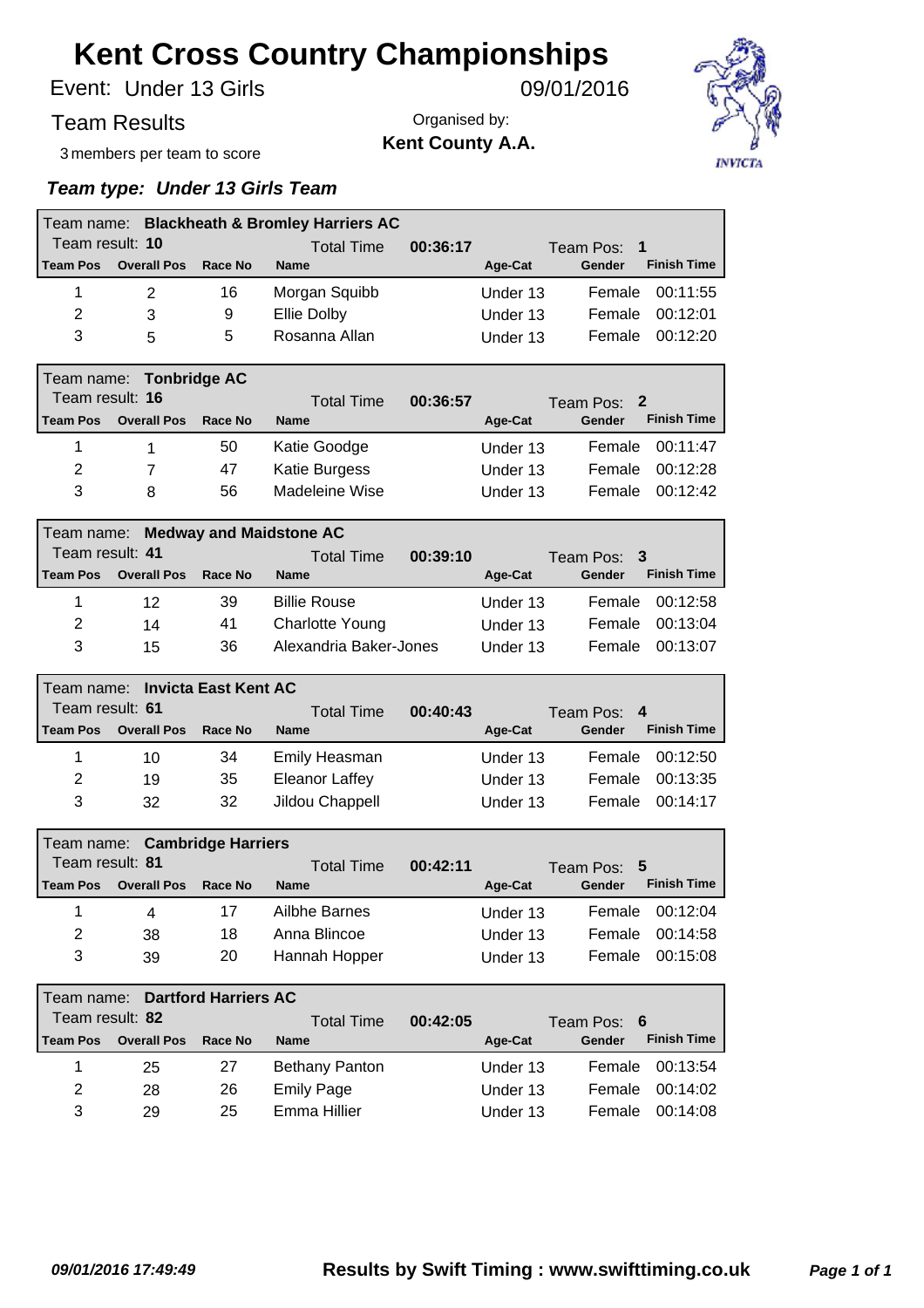Under 15 Girls Event: 09/01/2016

Team Results

Organised by: **Kent County A.A.**



3 members per team to score

### *Team type: Under 15 Girls Team*

|                                           | Team name: Tonbridge AC                                   |                              |                         |          |          |                              |  |  |
|-------------------------------------------|-----------------------------------------------------------|------------------------------|-------------------------|----------|----------|------------------------------|--|--|
| Team result: 14                           |                                                           |                              | <b>Total Time</b>       | 00:50:15 |          | 1<br>Team Pos:               |  |  |
| <b>Team Pos</b>                           | <b>Overall Pos</b>                                        | Race No                      | <b>Name</b>             |          | Age-Cat  | <b>Finish Time</b><br>Gender |  |  |
| 1                                         | 1                                                         | 173                          | Kathleen Faes           |          | Under 15 | 00:15:22<br>Female           |  |  |
| $\overline{2}$                            | 5                                                         | 179                          | <b>Elizabeth Miller</b> |          | Under 15 | Female<br>00:17:14           |  |  |
| 3                                         | 8                                                         | 182                          | Clara Tyler             |          | Under 15 | 00:17:38<br>Female           |  |  |
|                                           | <b>Blackheath &amp; Bromley Harriers AC</b><br>Team name: |                              |                         |          |          |                              |  |  |
| Team result: 22                           |                                                           |                              | <b>Total Time</b>       | 00:52:45 |          | Team Pos:<br>2               |  |  |
| <b>Team Pos</b>                           | <b>Overall Pos</b>                                        | Race No                      | <b>Name</b>             |          | Age-Cat  | <b>Finish Time</b><br>Gender |  |  |
| 1                                         | 3                                                         | 130                          | Kelsi Cornish           |          | Under 15 | Female<br>00:16:52           |  |  |
| $\overline{2}$                            | 6                                                         | 141                          | <b>Millie Smith</b>     |          | Under 15 | 00:17:29<br>Female           |  |  |
| 3                                         | 13                                                        | 142                          | Lily Tappenden          |          | Under 15 | 00:18:22<br>Female           |  |  |
| <b>Dartford Harriers AC</b><br>Team name: |                                                           |                              |                         |          |          |                              |  |  |
| Team result: 37                           |                                                           |                              | <b>Total Time</b>       | 00:55:12 |          | Team Pos:<br>3               |  |  |
| <b>Team Pos</b>                           | <b>Overall Pos</b>                                        | Race No                      | <b>Name</b>             |          | Age-Cat  | <b>Finish Time</b><br>Gender |  |  |
|                                           |                                                           |                              |                         |          |          |                              |  |  |
| 1                                         | 7                                                         | 154                          | Annabel Field           |          | Under 15 | 00:17:32<br>Female           |  |  |
| 2                                         | 12                                                        | 152                          | <b>Camille Cerely</b>   |          | Under 15 | 00:18:14<br>Female           |  |  |
| 3                                         | 18                                                        | 151                          | <b>Claudia Bates</b>    |          | Under 15 | 00:19:25<br>Female           |  |  |
| Team name:                                |                                                           | <b>Thanet Roadrunners AC</b> |                         |          |          |                              |  |  |
| Team result: 39                           |                                                           |                              | <b>Total Time</b>       | 00:55:19 |          | 4<br>Team Pos:               |  |  |
| <b>Team Pos</b>                           | <b>Overall Pos</b>                                        | Race No                      | <b>Name</b>             |          | Age-Cat  | <b>Finish Time</b><br>Gender |  |  |
| 1                                         | $\overline{2}$                                            | 167                          | <b>Beth Williams</b>    |          | Under 15 | Female<br>00:16:49           |  |  |
| $\overline{2}$                            | 16                                                        | 166                          | Amy Piper               |          | Under 15 | Female<br>00:18:55           |  |  |
| 3                                         | 21                                                        | 165                          | Ellese Palmer-Cooper    |          | Under 15 | 00:19:34<br>Female           |  |  |
| Team name: _                              |                                                           | <b>Cambridge Harriers</b>    |                         |          |          |                              |  |  |
| Team result: 43                           |                                                           |                              | <b>Total Time</b>       | 00:55:43 |          | 5<br>Team Pos:               |  |  |
| <b>Team Pos</b>                           | <b>Overall Pos</b>                                        | Race No                      | <b>Name</b>             |          | Age-Cat  | <b>Finish Time</b><br>Gender |  |  |

2 11 145 Lara Atkinson Under 15 Female 00:18:11 3 28 150 Renay Thomas Under 15 Female 00:20:25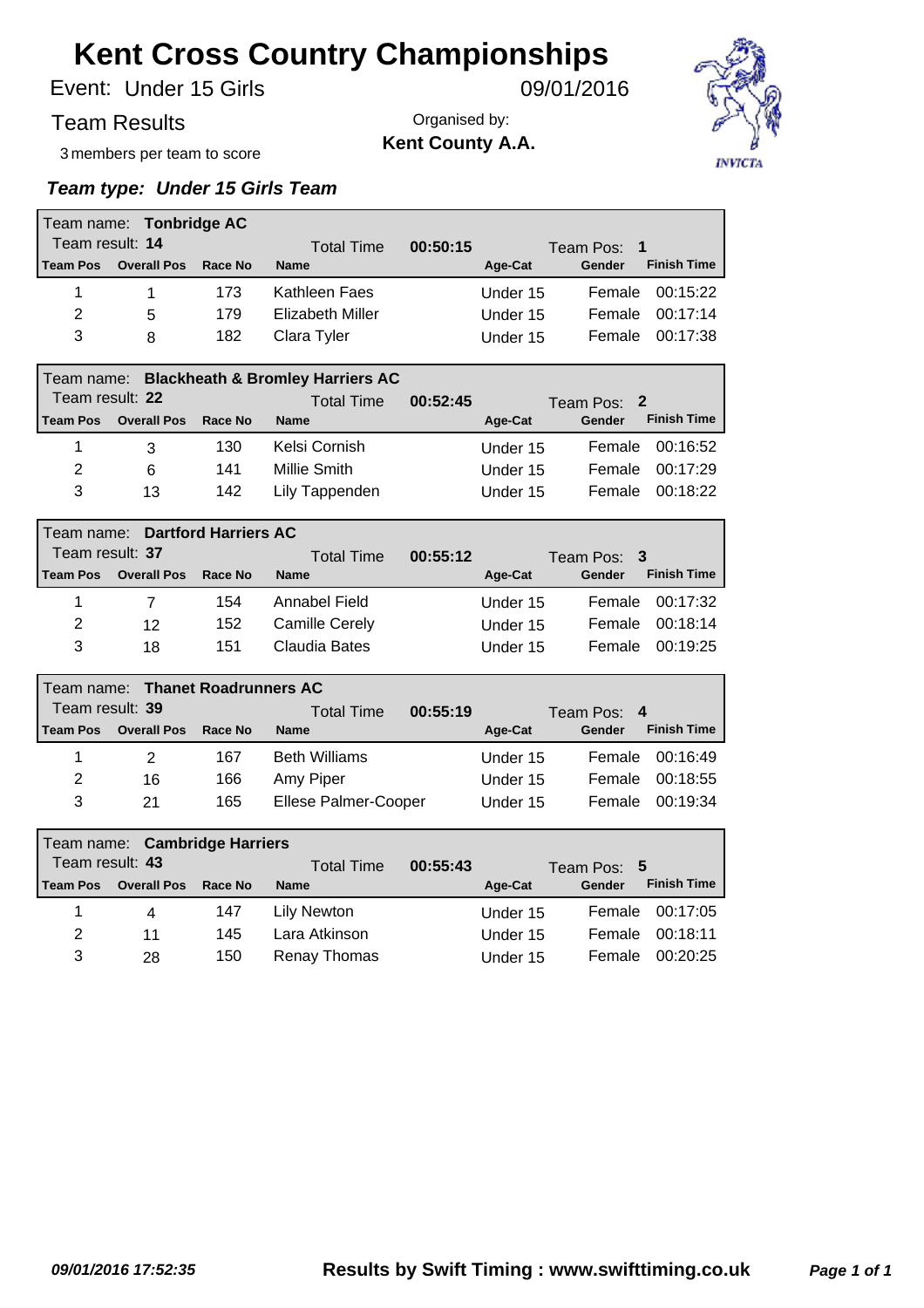Under 17 Women Event: 09/01/2016

### Team Results

3 members per team to score

Organised by: **Kent County A.A.**



### *Team type: Under 17 Womens Team*

|                 | Team name: Blackheath & Bromley Harriers AC |                   |                  |             |          |                              |  |  |  |  |
|-----------------|---------------------------------------------|-------------------|------------------|-------------|----------|------------------------------|--|--|--|--|
| Team result: 13 |                                             | <b>Total Time</b> | 01:10:22         | Team Pos: 1 |          |                              |  |  |  |  |
| l Team Pos      | <b>Overall Pos</b>                          | Race No           | <b>Name</b>      |             | Age-Cat  | <b>Finish Time</b><br>Gender |  |  |  |  |
|                 |                                             | 266               | Jessica Keene    |             | Under 17 | 00:22:28<br>Female           |  |  |  |  |
| 2               | 5                                           | 269               | Amy Leach        |             | Under 17 | 00:23:43<br>Female           |  |  |  |  |
| 3               |                                             | 259               | Yasmin Austridge |             | Under 17 | 00:24:10<br>Female           |  |  |  |  |

|                 | Team name: Tonbridge AC |         |                        |          |                              |  |  |  |  |  |
|-----------------|-------------------------|---------|------------------------|----------|------------------------------|--|--|--|--|--|
| Team result: 27 |                         |         | 01:14:06<br>Total Time |          | Team Pos: 2                  |  |  |  |  |  |
| <b>Team Pos</b> | <b>Overall Pos</b>      | Race No | <b>Name</b>            | Age-Cat  | <b>Finish Time</b><br>Gender |  |  |  |  |  |
|                 | 6                       | 298     | <b>Phoebe Barker</b>   | Under 17 | Female 00:24:05              |  |  |  |  |  |
| 2               | 8                       | 306     | Alice Tyler            | Under 17 | 00:24:21<br>Female           |  |  |  |  |  |
| 3               | 13                      | 303     | Polly Pitcairn-Knowles | Under 17 | 00:25:39<br>Female           |  |  |  |  |  |

|                 | Team name: Dartford Harriers AC |                   |                 |             |          |                              |  |  |  |  |
|-----------------|---------------------------------|-------------------|-----------------|-------------|----------|------------------------------|--|--|--|--|
| Team result: 27 |                                 | <b>Total Time</b> | 01:13:57        | Team Pos: 3 |          |                              |  |  |  |  |
| <b>Team Pos</b> | <b>Overall Pos</b>              | Race No           | <b>Name</b>     |             | Age-Cat  | <b>Finish Time</b><br>Gender |  |  |  |  |
|                 | $\mathcal{P}$                   | 284               | Holly Page      |             | Under 17 | 00:22:43<br>Female           |  |  |  |  |
| 2               | 3                               | 285               | Chloe Sharp     |             | Under 17 | 00:22:58<br>Female           |  |  |  |  |
| 3               | 22.                             | 283               | Rebecca Burford |             | Under 17 | 00.28.14<br><b>Female</b>    |  |  |  |  |

|                 | Team name: Cambridge Harriers |                   |                |  |             |                              |  |  |  |  |
|-----------------|-------------------------------|-------------------|----------------|--|-------------|------------------------------|--|--|--|--|
| Team result: 53 |                               | <b>Total Time</b> | 01:23:43       |  | Team Pos: 4 |                              |  |  |  |  |
| <b>Team Pos</b> | <b>Overall Pos</b>            | Race No           | <b>Name</b>    |  | Age-Cat     | <b>Finish Time</b><br>Gender |  |  |  |  |
| 1               | 4                             | 279               | Ella Newton    |  | Under 17    | 00:23:37<br>Female           |  |  |  |  |
| 2               | 24                            | 278               | Ciara Mitchell |  | Under 17    | 00:29:27<br>Female           |  |  |  |  |
| 3               | 25                            | 277               | Sophie Fenner  |  | Under 17    | 00:30:38<br>Female           |  |  |  |  |

|                 | Team name: Medway and Maidstone AC |                   |                |  |             |        |                    |  |  |  |
|-----------------|------------------------------------|-------------------|----------------|--|-------------|--------|--------------------|--|--|--|
| Team result: 54 |                                    | <b>Total Time</b> | 01:23:27       |  | Team Pos: 5 |        |                    |  |  |  |
| Team Pos        | <b>Overall Pos</b>                 | Race No           | <b>Name</b>    |  | Age-Cat     | Gender | <b>Finish Time</b> |  |  |  |
|                 | 10                                 | 294               | Lola Wheeler   |  | Under 17    |        | Female 00:24:44    |  |  |  |
| 2               | 17                                 | 291               | Karrianne Bell |  | Under 17    | Female | 00:26:55           |  |  |  |
| 3               | 27                                 | 292               | Tamsin George  |  | Under 17    | Female | 00:31:47           |  |  |  |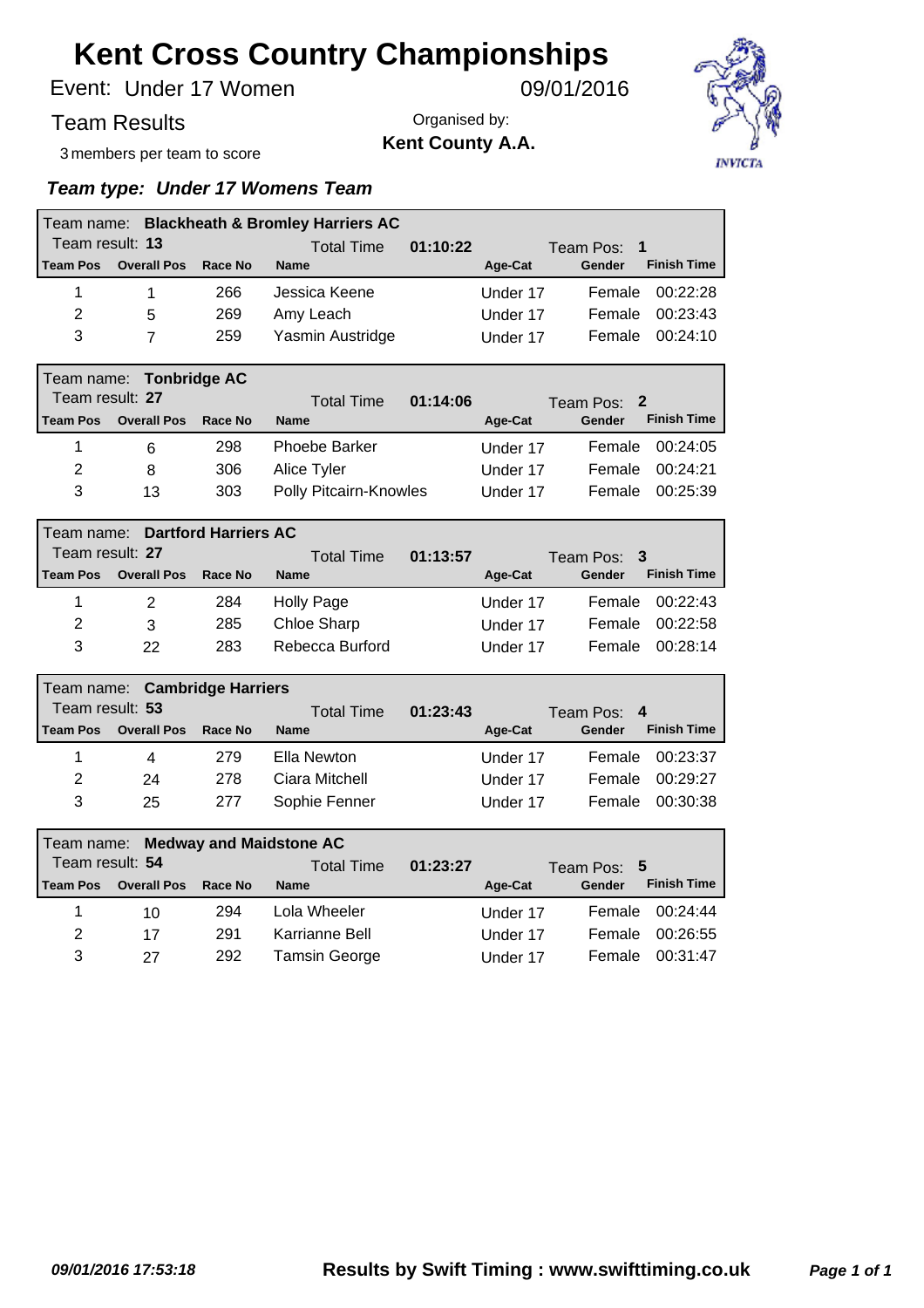Senior Women Event: 09/01/2016

Team Results

Organised by: **Kent County A.A.**



3 members per team to score

|                 | Team name: Tonbridge AC                                   |                           |                                |          |                                         |  |  |  |  |
|-----------------|-----------------------------------------------------------|---------------------------|--------------------------------|----------|-----------------------------------------|--|--|--|--|
| Team result: 17 |                                                           |                           | <b>Total Time</b>              | 01:39:26 | 1<br>Team Pos:                          |  |  |  |  |
| <b>Team Pos</b> | <b>Overall Pos</b>                                        | Race No                   | <b>Name</b>                    |          | <b>Finish Time</b><br>Age-Cat<br>Gender |  |  |  |  |
| $\mathbf{1}$    | $\mathbf{1}$                                              | 854                       | Ashley Gibson                  |          | 00:31:25<br>Senior Womer Female         |  |  |  |  |
| 2               | 4                                                         | 859                       | Lucy Reid                      |          | 00:33:08<br>Senior Womer Female         |  |  |  |  |
| 3               | 12                                                        | 852                       | Chloe Bird                     |          | 00:34:52<br>Under 20 Won Female         |  |  |  |  |
| Team name:      |                                                           | <b>Paddock Wood AC</b>    |                                |          |                                         |  |  |  |  |
| Team result: 25 |                                                           |                           | <b>Total Time</b>              | 01:44:00 | Team Pos:<br>2                          |  |  |  |  |
| <b>Team Pos</b> | <b>Overall Pos</b>                                        | Race No                   | <b>Name</b>                    |          | <b>Finish Time</b><br>Gender<br>Age-Cat |  |  |  |  |
| 1               | 5                                                         | 843                       | Maria Heslop                   |          | Women 45-49 Female<br>00:34:24          |  |  |  |  |
| $\overline{2}$  | 9                                                         | 844                       | Tina Oldershaw                 |          | 00:34:46<br>Women 45-49 Female          |  |  |  |  |
| 3               | 11                                                        | 845                       | Sarah Shepheard                |          | 00:34:48<br>Senior Womer Female         |  |  |  |  |
|                 | <b>Blackheath &amp; Bromley Harriers AC</b><br>Team name: |                           |                                |          |                                         |  |  |  |  |
| Team result: 34 |                                                           |                           | <b>Total Time</b>              | 01:45:56 | 3<br>Team Pos:                          |  |  |  |  |
| <b>Team Pos</b> | <b>Overall Pos</b>                                        | Race No                   | <b>Name</b>                    |          | <b>Finish Time</b><br>Gender<br>Age-Cat |  |  |  |  |
| 1               | 6                                                         | 756                       | Carole Penlington              |          | Women 40-44 Female<br>00:34:33          |  |  |  |  |
| 2               | 8                                                         | 758                       | Amber Reed                     |          | 00:34:45<br>Senior Womer Female         |  |  |  |  |
| 3               | 20                                                        | 748                       | Sarah Belaon                   |          | 00:36:37<br>Senior Womer Female         |  |  |  |  |
|                 |                                                           |                           |                                |          |                                         |  |  |  |  |
| Team name:      |                                                           | <b>Dulwich Runners AC</b> |                                |          |                                         |  |  |  |  |
| Team result: 44 |                                                           |                           | <b>Total Time</b>              | 01:47:04 | Team Pos:<br>4                          |  |  |  |  |
| <b>Team Pos</b> | <b>Overall Pos</b>                                        | Race No                   | <b>Name</b>                    |          | <b>Finish Time</b><br>Age-Cat<br>Gender |  |  |  |  |
| 1               | $\overline{7}$                                            | 779                       | <b>Elkie Mace</b>              |          | 00:34:41<br>Senior Womer Female         |  |  |  |  |
| 2               | 14                                                        | 776                       | <b>Emily Gelder</b>            |          | 00:35:26<br>Women 40-44 Female          |  |  |  |  |
| 3               | 23                                                        | 780                       | Angie Norris                   |          | 00:36:56<br>Women 50-54 Female          |  |  |  |  |
| Team name:      | <b>Kent AC</b>                                            |                           |                                |          |                                         |  |  |  |  |
| Team result: 58 |                                                           |                           | <b>Total Time</b>              | 01:47:43 | 5<br>Team Pos:                          |  |  |  |  |
| <b>Team Pos</b> | <b>Overall Pos</b>                                        | <b>Race No</b>            | <b>Name</b>                    |          | <b>Finish Time</b><br>Age-Cat<br>Gender |  |  |  |  |
| 1               | 2                                                         | 824                       | Amy Clements                   |          | Senior Womer Female<br>00:31:51         |  |  |  |  |
| $\overline{2}$  | 27                                                        | 822                       | Victoria Buck                  |          | Women 40-44 Female<br>00:37:40          |  |  |  |  |
| 3               | 29                                                        | 820                       | Lydia Blackmore                |          | 00:38:11<br>Senior Womer Female         |  |  |  |  |
| Team name:      |                                                           |                           | <b>Medway and Maidstone AC</b> |          |                                         |  |  |  |  |
| Team result: 59 |                                                           |                           | <b>Total Time</b>              | 01:49:32 | Team Pos:<br>6                          |  |  |  |  |
| <b>Team Pos</b> | <b>Overall Pos</b>                                        | <b>Race No</b>            | <b>Name</b>                    |          | <b>Finish Time</b><br>Age-Cat<br>Gender |  |  |  |  |
| 1               | 18                                                        | 841                       | Louise Knight                  |          | Women 40-44 Female<br>00:36:11          |  |  |  |  |
| $\overline{2}$  | 19                                                        | 837                       | Jenny Fowler                   |          | 00:36:28<br>Women 35-39 Female          |  |  |  |  |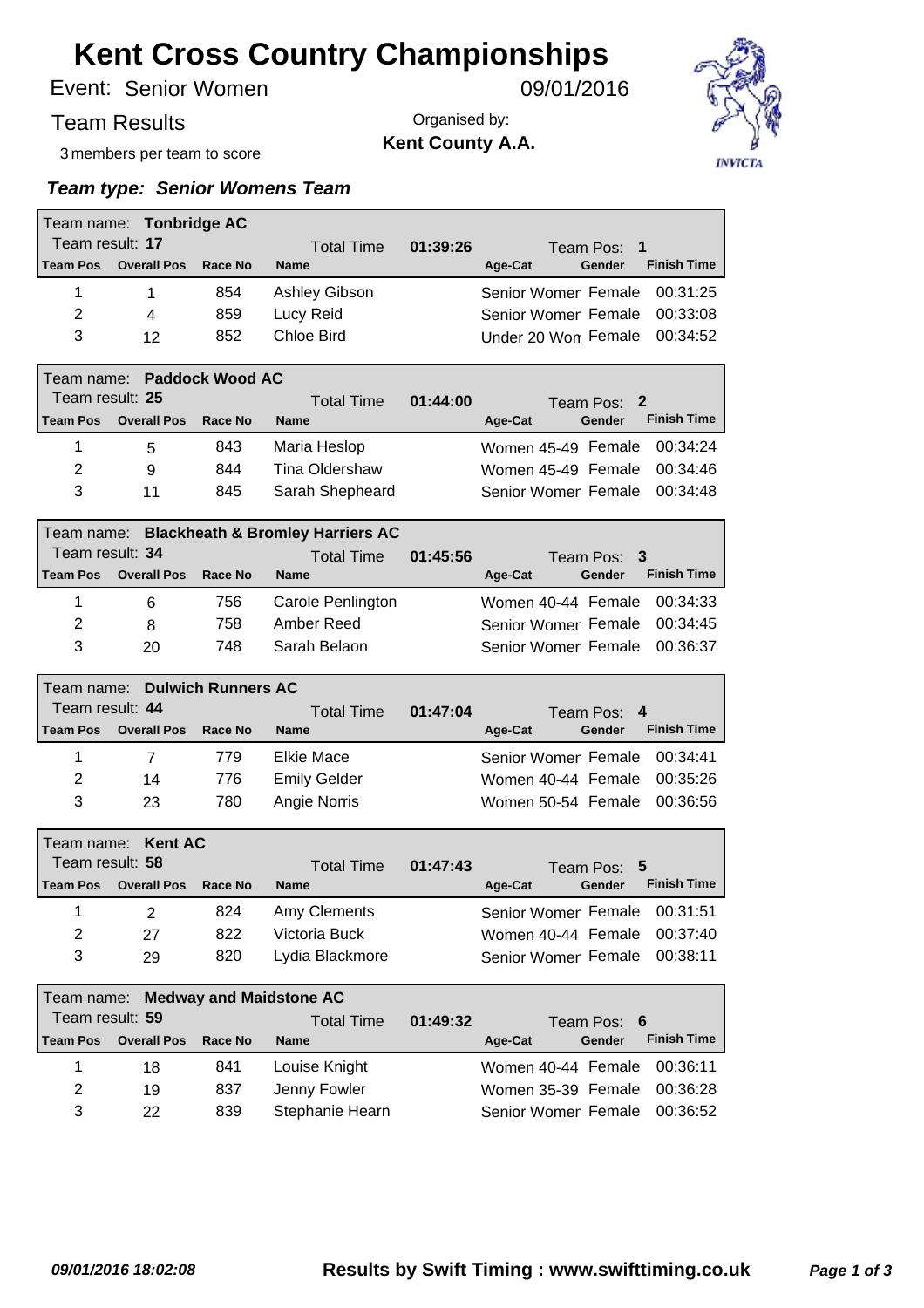Senior Women Event: 09/01/2016

### Team Results

3 members per team to score

Organised by: **Kent County A.A.**



|                 | Team name: Invicta East Kent AC    |         |                               |                                         |
|-----------------|------------------------------------|---------|-------------------------------|-----------------------------------------|
| Team result: 79 |                                    |         | 01:52:36<br><b>Total Time</b> | Team Pos: 7                             |
| <b>Team Pos</b> | <b>Overall Pos</b>                 | Race No | <b>Name</b>                   | <b>Finish Time</b><br>Gender<br>Age-Cat |
| 1               | 10                                 | 808     | <b>Emily Mckane</b>           | 00:34:47<br>Under 20 Won Female         |
| 2               | 21                                 | 807     | Sarah Gruber                  | 00:36:44<br>Women 40-44 Female          |
| 3               | 48                                 | 809     | Victoria Talbot-Rosner        | 00:41:03<br>Women 55-59 Female          |
|                 |                                    |         |                               |                                         |
|                 | Team name: Folkestone Running Club |         |                               |                                         |
|                 |                                    |         |                               |                                         |
|                 | Team result: 92                    |         | <b>Total Time</b><br>01:54:38 | Team Pos: 8                             |
| <b>Team Pos</b> | <b>Overall Pos</b>                 | Race No | <b>Name</b>                   | <b>Finish Time</b><br>Age-Cat<br>Gender |
| 1               | 26                                 | 784     | Nicola Goodwin                | 00:37:27<br>Women 35-39 Female          |
| 2               | 31                                 | 793     | Tracy Wilkinson-Begg          | 00:38:26<br>Women 45-49 Female          |

|                 | Team name: Dartford Harriers AC |                        |                  |                                         |  |  |  |  |  |  |
|-----------------|---------------------------------|------------------------|------------------|-----------------------------------------|--|--|--|--|--|--|
| Team result: 95 |                                 | 01:55:15<br>Total Time | Team Pos: 9      |                                         |  |  |  |  |  |  |
| <b>Team Pos</b> | <b>Overall Pos</b>              | Race No                | <b>Name</b>      | <b>Finish Time</b><br>Gender<br>Age-Cat |  |  |  |  |  |  |
|                 | 16                              | 769                    | Anoushka Johnson | Women 40-44 Female 00:35:38             |  |  |  |  |  |  |
| 2               | 28                              | 770                    | Rebecca Wilby    | Senior Womer Female 00:38:02            |  |  |  |  |  |  |
| 3               | 51                              | 771                    | Stephanie Wood   | Women 50-54 Female 00:41:34             |  |  |  |  |  |  |

|                  | Team name: Beckenham Running Club |            |                 |  |                    |              |        |                             |  |  |  |
|------------------|-----------------------------------|------------|-----------------|--|--------------------|--------------|--------|-----------------------------|--|--|--|
| Team result: 100 |                                   | Total Time | 01:56:05        |  |                    | Team Pos: 10 |        |                             |  |  |  |
| <b>Team Pos</b>  | <b>Overall Pos</b>                | Race No    | <b>Name</b>     |  | Age-Cat            |              | Gender | <b>Finish Time</b>          |  |  |  |
|                  | 17                                | 729        | Donna Mewis     |  |                    |              |        | Women 45-49 Female 00:35:53 |  |  |  |
| 2                | 40                                | 728        | Kate Marchant   |  |                    |              |        | Women 45-49 Female 00:39:45 |  |  |  |
| 3                | 43                                | 727        | Melanie Burdett |  | Women 40-44 Female |              |        | 00:40:26                    |  |  |  |

|                  | Team name: Larkfield AC |                   |               |  |                              |        |                    |
|------------------|-------------------------|-------------------|---------------|--|------------------------------|--------|--------------------|
| Team result: 129 |                         | <b>Total Time</b> | 02:01:04      |  | Team Pos: 11                 |        |                    |
| l Team Pos       | <b>Overall Pos</b>      | Race No           | <b>Name</b>   |  | Age-Cat                      | Gender | <b>Finish Time</b> |
|                  | 13                      | 834               | Nicola Susans |  | Women 35-39 Female 00:35:09  |        |                    |
| 2                | 47                      | 835               | Laura Taylor  |  | Senior Womer Female 00:40:52 |        |                    |
| 3                | 69                      | 831               | Clare Brown   |  | Women 45-49 Female 00:45:03  |        |                    |

| Team name: Greenwich Tritons |                    |         |                               |                                         |  |  |  |  |
|------------------------------|--------------------|---------|-------------------------------|-----------------------------------------|--|--|--|--|
| Team result: 137             |                    |         | 02:02:55<br><b>Total Time</b> | Team Pos: 12                            |  |  |  |  |
| Team Pos                     | <b>Overall Pos</b> | Race No | <b>Name</b>                   | <b>Finish Time</b><br>Gender<br>Age-Cat |  |  |  |  |
|                              | 24                 | 803     | Rosa Sampson-Geroski          | Senior Womer Female 00:37:10            |  |  |  |  |
| 2                            | 56                 | 794     | Nadja Brouwer                 | Senior Womer Female 00:42:52            |  |  |  |  |
| 3                            | 57                 | 797     | Emma Dodds                    | Senior Womer Female 00:42:53            |  |  |  |  |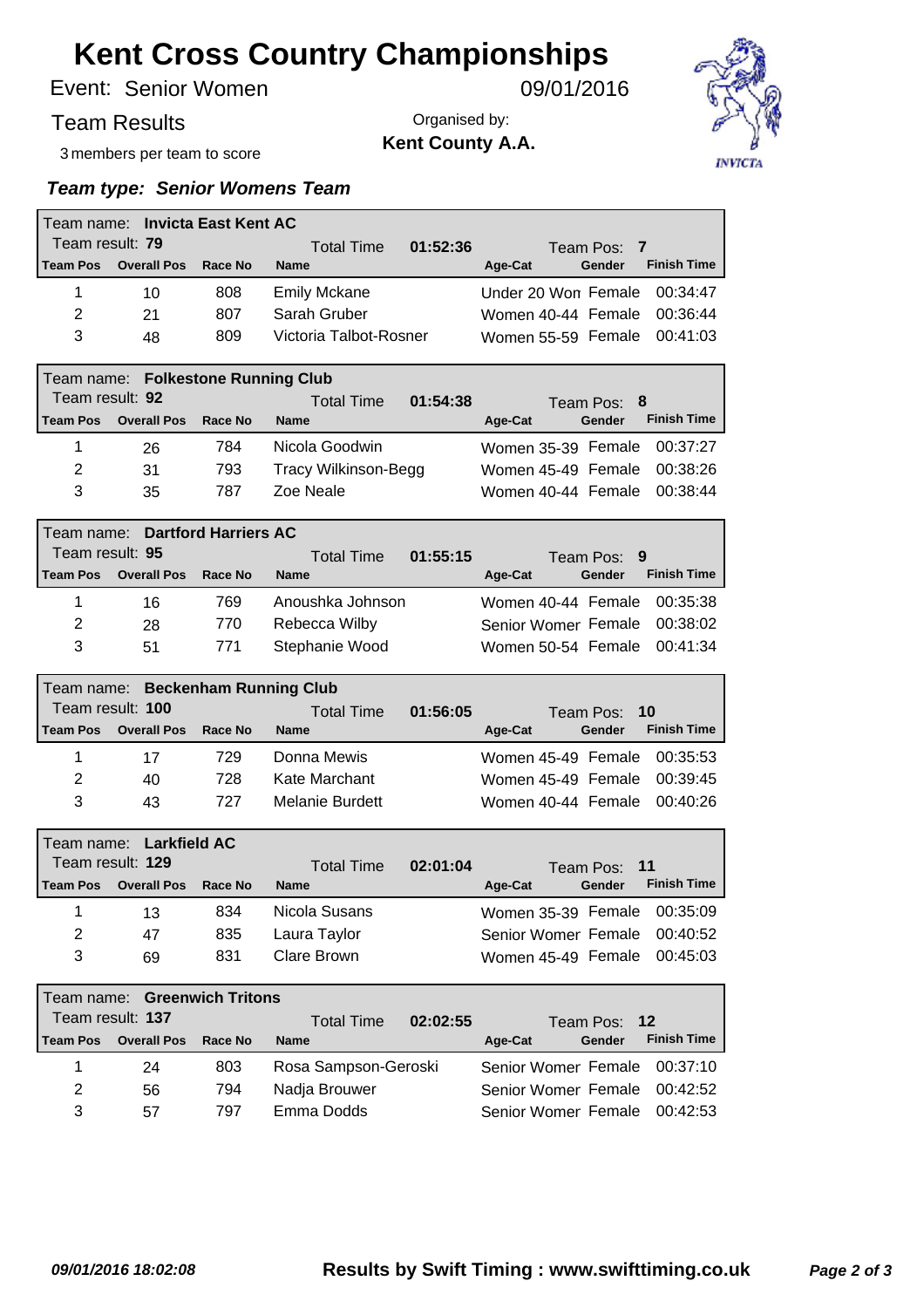Senior Women Event: 09/01/2016

### Team Results

3 members per team to score

Organised by: **Kent County A.A.**



|                 | Team name: Cambridge Harriers         |         |                      |          |                     |                              |  |
|-----------------|---------------------------------------|---------|----------------------|----------|---------------------|------------------------------|--|
|                 | Team result: 176                      |         | <b>Total Time</b>    | 02:09:49 |                     | Team Pos: 13                 |  |
| <b>Team Pos</b> | <b>Overall Pos</b>                    | Race No | <b>Name</b>          |          | Age-Cat             | <b>Finish Time</b><br>Gender |  |
| 1               | 45                                    | 764     | <b>Emily Meins</b>   |          | Senior Womer Female | 00:40:49                     |  |
| 2               | 61                                    | 759     | Kate Evan-Jones      |          | Women 55-59 Female  | 00:43:40                     |  |
| 3               | 70                                    | 765     | Monica Whitefield    |          | Women 45-49 Female  | 00:45:18                     |  |
|                 | Team name: Istead and Ifield Harriers |         |                      |          |                     |                              |  |
|                 | Team result: 201                      |         | <b>Total Time</b>    | 02:14:37 |                     | Team Pos: 14                 |  |
| <b>Team Pos</b> | <b>Overall Pos</b>                    | Race No | <b>Name</b>          |          | Age-Cat             | <b>Finish Time</b><br>Gender |  |
| 1               | 60                                    | 815     | Jacqueline King      |          | Women 40-44 Female  | 00:43:18                     |  |
| 2               | 68                                    | 813     | Sally George         |          | Senior Womer Female | 00:45:01                     |  |
| 3               | 73                                    | 816     | Kirstein Martin      |          | Women 40-44 Female  | 00:46:17                     |  |
|                 | Team name: Bexley AC                  |         |                      |          |                     |                              |  |
|                 | Team result: 227                      |         | <b>Total Time</b>    | 02:34:14 |                     | 15<br>Team Pos:              |  |
| <b>Team Pos</b> | <b>Overall Pos</b>                    | Race No | <b>Name</b>          |          | Age-Cat             | <b>Finish Time</b><br>Gender |  |
| 1               | 49                                    | 732     | Laura Crane          |          | Senior Womer Female | 00:41:09                     |  |
| 2               | 88                                    | 734     | <b>Betty Ferebee</b> |          | Women 50-54 Female  | 00:54:29                     |  |
| 3               | 90                                    | 739     | Geraldine Legon      |          | Women 55-59 Female  | 00:58:35                     |  |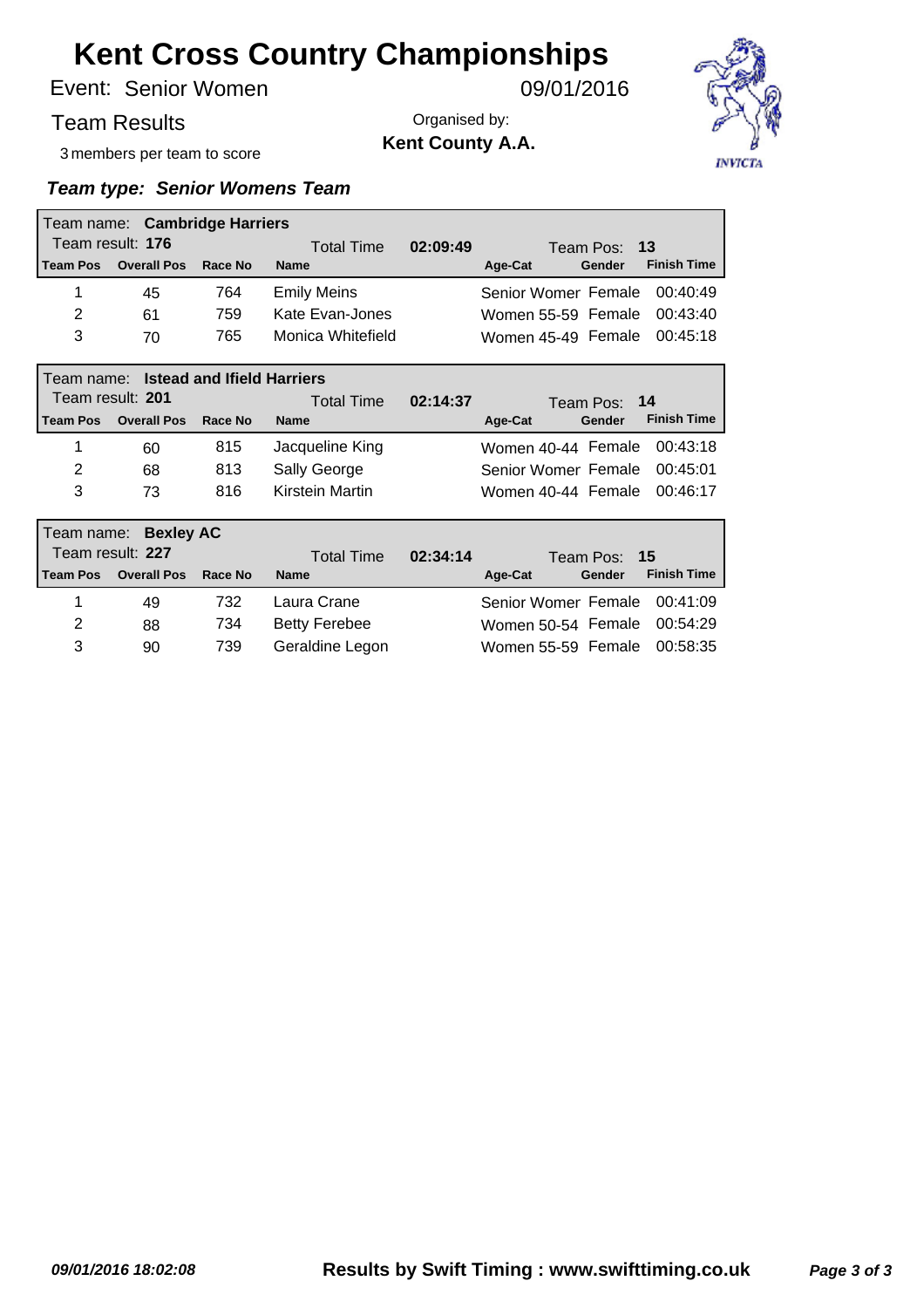Senior Women Event: 09/01/2016

6 members per team to score

Team Results

Organised by: **Kent County A.A.**



|            | Team name: Tonbridge AC |         |                                       |  |                              |        |                    |
|------------|-------------------------|---------|---------------------------------------|--|------------------------------|--------|--------------------|
|            | Team result: 117        |         | 03:35:12<br>Total Time<br>Team Pos: 1 |  |                              |        |                    |
| l Team Pos | <b>Overall Pos</b>      | Race No | <b>Name</b>                           |  | Age-Cat                      | Gender | <b>Finish Time</b> |
|            |                         | 854     | Ashley Gibson                         |  | Senior Womer Female          |        | 00:31:25           |
| 2          | 4                       | 859     | Lucy Reid                             |  | Senior Womer Female          |        | 00:33:08           |
| 3          | 12                      | 852     | Chloe Bird                            |  | Under 20 Won Female 00:34:52 |        |                    |
| 4          | 25                      | 860     | Saffron Salih                         |  | Under 20 Won Female 00:37:14 |        |                    |
| 5          | 34                      | 855     | Sasha Houghton                        |  | Women 40-44 Female           |        | 00:38:34           |
| 6          | 41                      | 856     | Tasminder Marsh                       |  | Senior Womer Female          |        | 00:39:56           |

|   | Team name: Blackheath & Bromley Harriers AC |         |                    |          |                     |  |        |                    |  |
|---|---------------------------------------------|---------|--------------------|----------|---------------------|--|--------|--------------------|--|
|   | Team result: 143                            |         | <b>Total Time</b>  | 03:43:22 | Team Pos: 2         |  |        |                    |  |
|   | Team Pos Overall Pos                        | Race No | <b>Name</b>        |          | Age-Cat             |  | Gender | <b>Finish Time</b> |  |
|   | 6                                           | 756     | Carole Penlington  |          | Women 40-44 Female  |  |        | 00:34:33           |  |
| 2 | 8                                           | 758     | Amber Reed         |          | Senior Womer Female |  |        | 00:34:45           |  |
| 3 | 20                                          | 748     | Sarah Belaon       |          | Senior Womer Female |  |        | 00:36:37           |  |
| 4 | 32                                          | 754     | Lisa May           |          | Women 40-44 Female  |  |        | 00:38:27           |  |
| 5 | 38                                          | 755     | Jessica Jones      |          | Senior Womer Female |  |        | 00:39:17           |  |
| 6 | 39                                          | 751     | Danielle Critchley |          | Senior Womer Female |  |        | 00:39:40           |  |

|                  | Team name: Kent AC |         |                   |          |                     |             |                    |
|------------------|--------------------|---------|-------------------|----------|---------------------|-------------|--------------------|
| Team result: 183 |                    |         | <b>Total Time</b> | 03:48:01 |                     | Team Pos: 3 |                    |
| <b>Team Pos</b>  | <b>Overall Pos</b> | Race No | <b>Name</b>       |          | Age-Cat             | Gender      | <b>Finish Time</b> |
|                  | 2                  | 824     | Amy Clements      |          | Senior Womer Female |             | 00:31:51           |
| 2                | 27                 | 822     | Victoria Buck     |          | Women 40-44 Female  |             | 00:37:40           |
| 3                | 29                 | 820     | Lydia Blackmore   |          | Senior Womer Female |             | 00:38:11           |
| 4                | 33                 | 825     | Alison Farrall    |          | Women 40-44 Female  |             | 00:38:33           |
| 5                | 42                 | 830     | Sarah Young       |          | Women 45-49 Female  |             | 00:40:19           |
| 6                | 50                 | 827     | Nicky Hayes       |          | Women 50-54 Female  |             | 00:41:24           |

|                  | Team name: Folkestone Running Club |         |                             |                    |        |                    |  |  |
|------------------|------------------------------------|---------|-----------------------------|--------------------|--------|--------------------|--|--|
| Team result: 285 |                                    |         | 04:08:19<br>Total Time      | Team Pos: 4        |        |                    |  |  |
| <b>Team Pos</b>  | <b>Overall Pos</b>                 | Race No | <b>Name</b>                 | Age-Cat            | Gender | <b>Finish Time</b> |  |  |
|                  | 26                                 | 784     | Nicola Goodwin              | Women 35-39 Female |        | 00:37:27           |  |  |
| 2                | 31                                 | 793     | <b>Tracy Wilkinson-Begg</b> | Women 45-49 Female |        | 00:38:26           |  |  |
| 3                | 35                                 | 787     | Zoe Neale                   | Women 40-44 Female |        | 00:38:44           |  |  |
| 4                | 55                                 | 788     | Catherine O'connor          | Women 45-49 Female |        | 00:42:38           |  |  |
| 5                | 67                                 | 790     | Catriona Watts              | Women 45-49 Female |        | 00:44:53           |  |  |
| 6                | 71                                 | 789     | <b>Jody Stoakes</b>         | Women 35-39 Female |        | 00:46:09           |  |  |